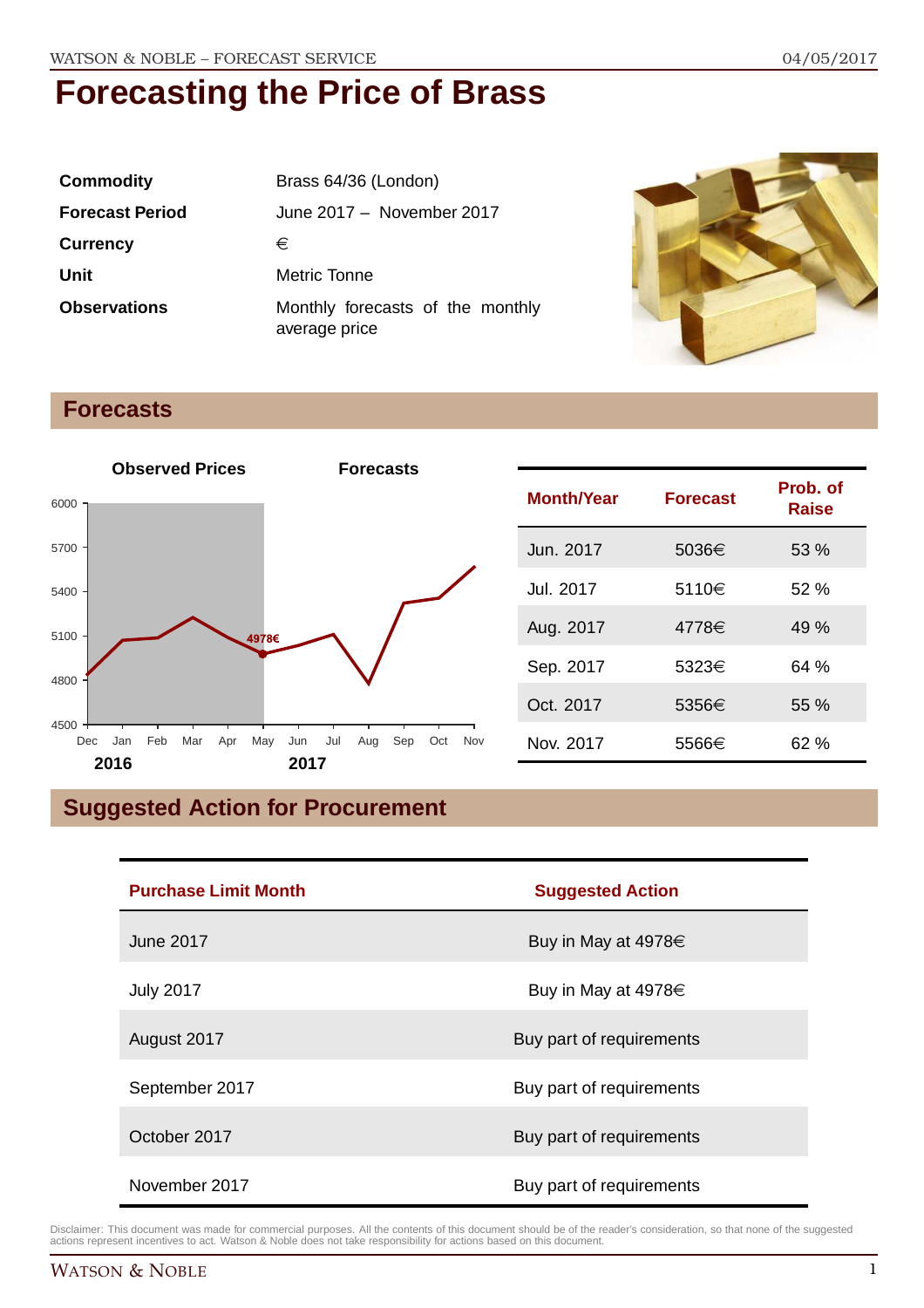## **Impact Analysis: One Month Forecast**



Our algorithm forecasts a higher price of Brass in one month: it is expectable that the price increases 1.15% from 4978 $\in$  to 5036 $\in$ until the beginning of June.

## **Indices of Factors**



#### **Interpretation**

- **Decrease of Supply**: Positive pressure of the Supply index
- **Considerable increase of Demand**: Positive pressure of the Demand index
- **Positive pressure of the index of Brass**
- Slightly negative pressure of the index of variables representing the market upstream
- **Positive pressure of the index of variables represent**ing the market downstream
- **Negative pressure of the financial index**
- Slightly positive pressure of other commodities and other factors
- Focus on Germany, Denmark, and US

#### **Impact per Country**

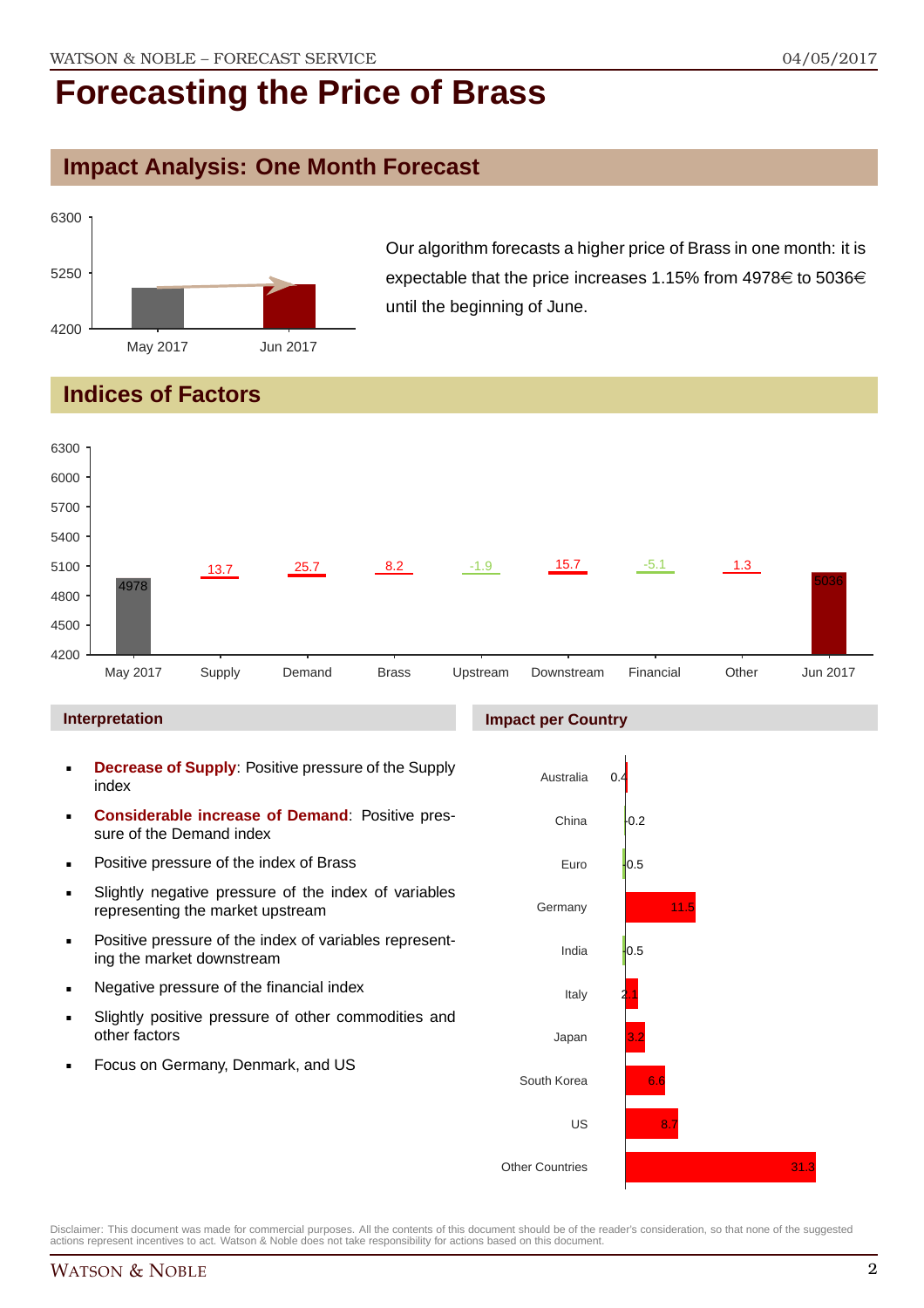### **Impact Analysis: Two Months Forecast**



Our algorithm forecasts a higher price of Brass in two months: it is expectable that the price increases 2.65% from  $4978 \in$  to  $5110 \in$  until the beginning of July.

## **Indices of Factors**

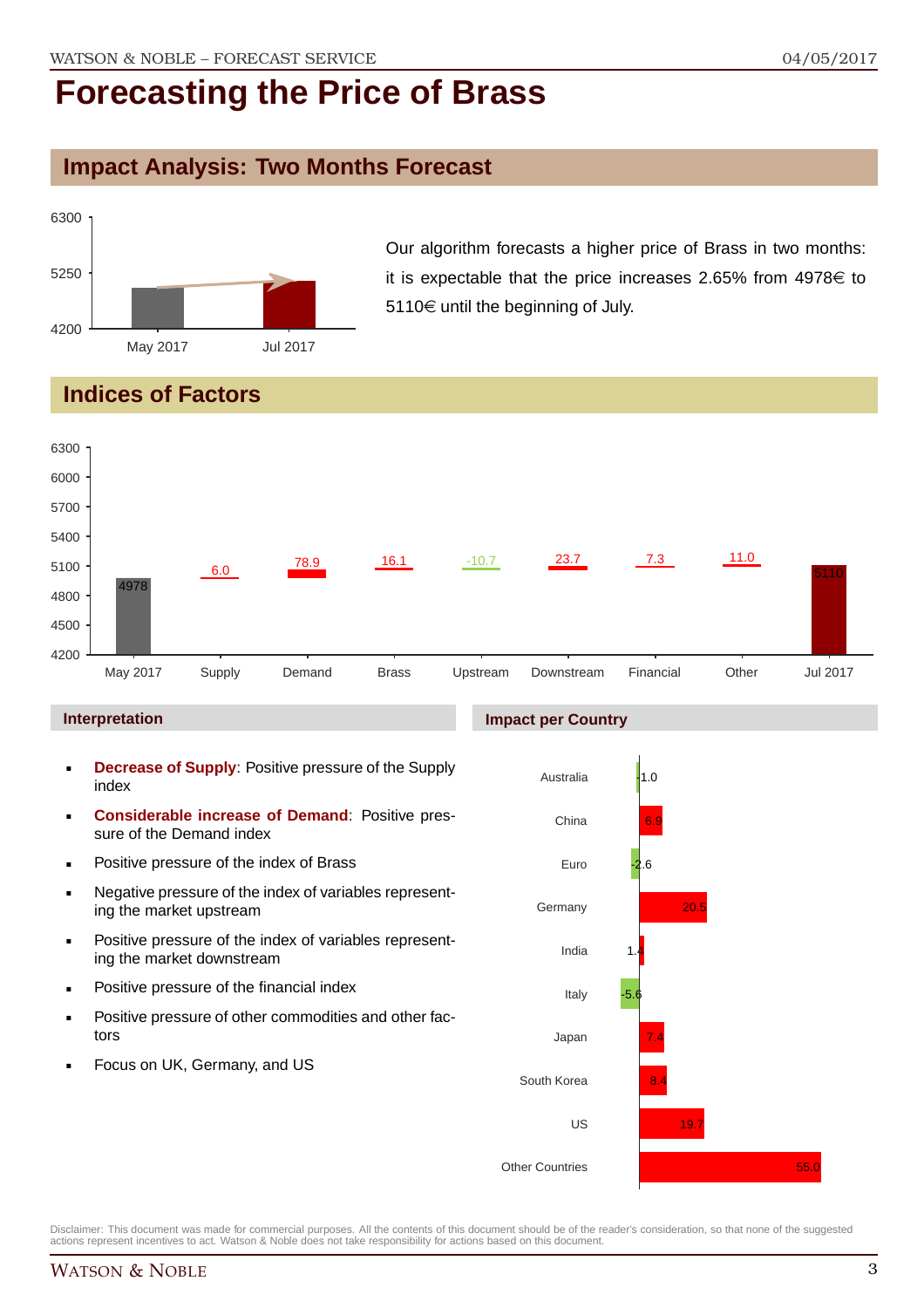## **Impact Analysis: Three Months Forecast**



Our algorithm forecasts a lower price of Brass in three months: it is expectable that the price decreases 4.01% from  $4978 \in$  to  $4778 \in \mathsf{until}$  the beginning of August.

### **Indices of Factors**



#### **Interpretation**

- Slight increase of Supply: Negative pressure of the Supply index
- **Increase of Demand**: Positive pressure of the Demand index
- **Slightly negative pressure of the index of Brass**
- **Considerably negative pressure of the index of variables representing the market upstream**
- Slightly negative pressure of the index of variables representing the market downstream
- **Negative pressure of the financial index**
- **Considerably negative pressure of other commodities and other factors**
- Focus on China, Italy, and Canada

### **Impact per Country**

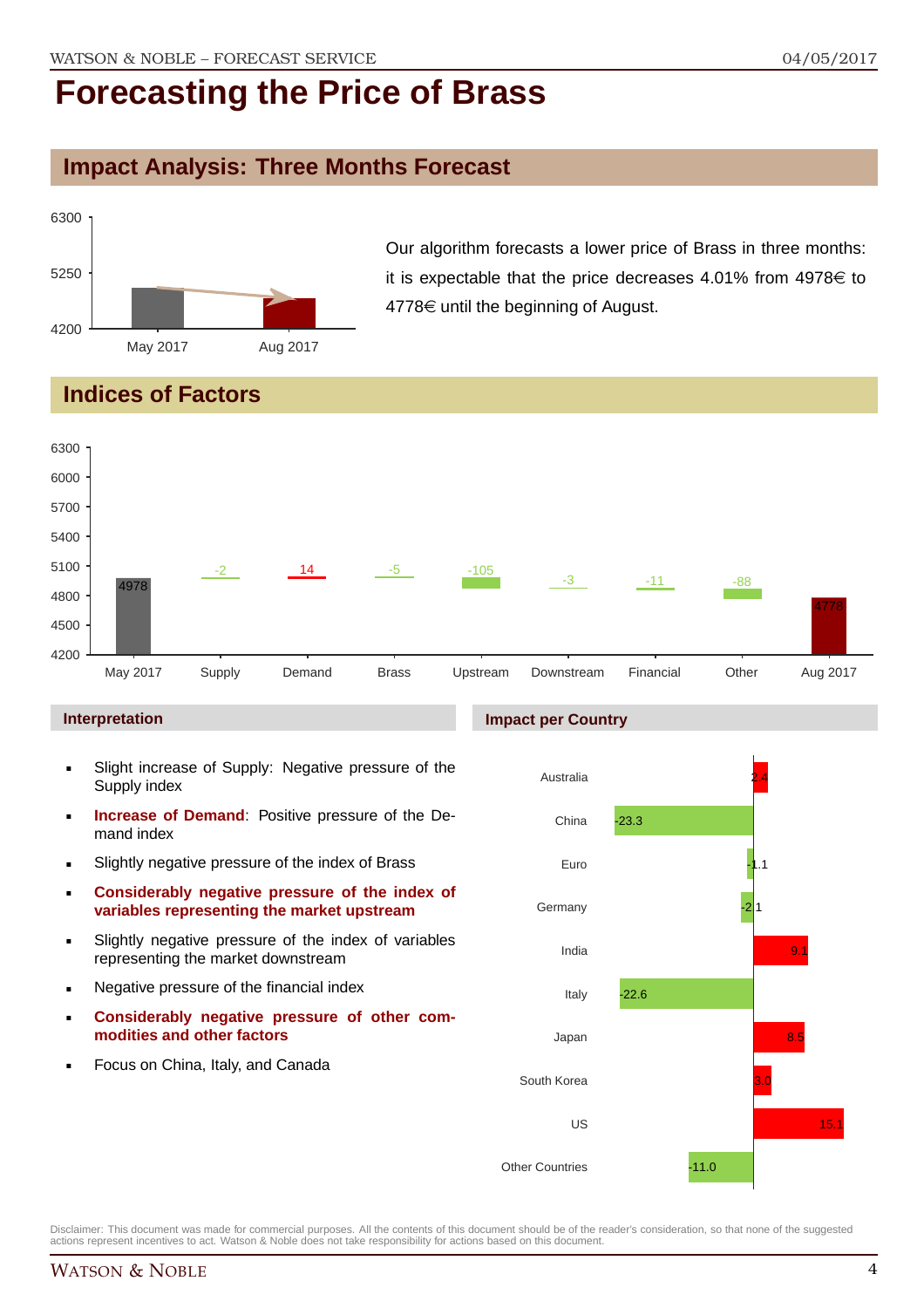## **Impact Analysis: Four Months Forecast**



Our algorithm forecasts a higher price of Brass in four months: it is expectable that the price increases 6.92% from  $4978 \in$  to 5323€ until the beginning of September.

## **Indices of Factors**



#### **Interpretation**

- **Decrease of Supply**: Positive pressure of the Supply index
- **Considerable increase of Demand**: Positive pressure of the Demand index
- **Positive pressure of the index of Brass**
- Negative pressure of the index of variables representing the market upstream
- **Considerably positive pressure of the index of variables representing the market downstream**
- **Considerably positive pressure of the financial index**
- Slightly negative pressure of other commodities and other factors
- Focus on UK, France, and Germany

#### **Impact per Country**

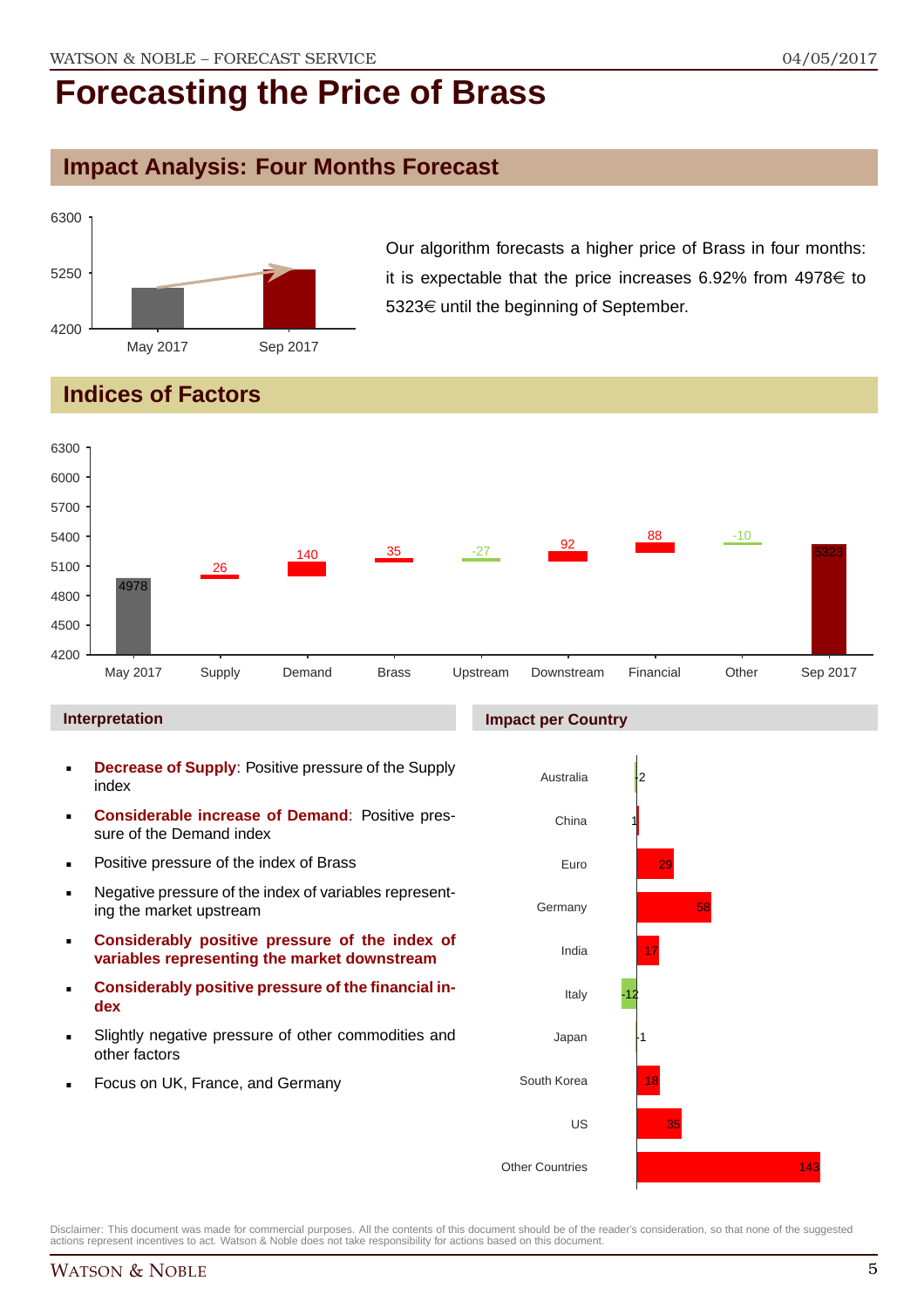### **Impact Analysis: Five Months Forecast**



Our algorithm forecasts a higher price of Brass in five months: it is expectable that the price increases 7.60% from  $4978 \in$  to 5356€ until the beginning of October.

## **Indices of Factors**



#### **Interpretation**

- Slight decrease of Supply: Positive pressure of the Supply index
- **Considerable increase of Demand**: Positive pressure of the Demand index
- **Positive pressure of the index of Brass**
- Slightly positive pressure of the index of variables representing the market upstream
- **Considerably positive pressure of the index of variables representing the market downstream**
- **Considerably positive pressure of the financial index**
- Negative pressure of other commodities and other factors
- Focus on UK, US, and France

#### **Impact per Country**

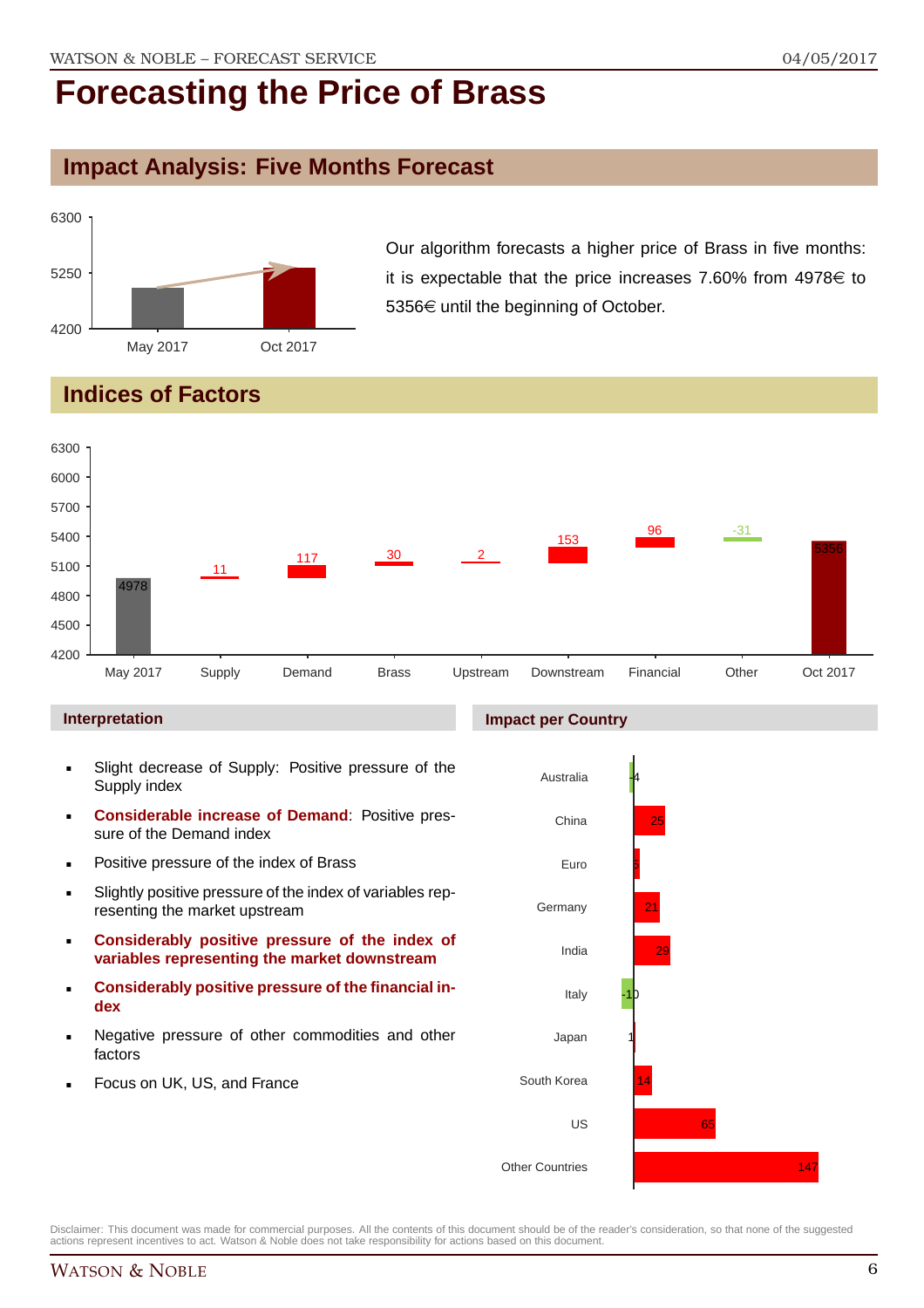### **Impact Analysis: Six Months Forecast**



Our algorithm forecasts a higher price of Brass in six months: it is expectable that the price increases 11.81% from  $4978 \in$  to 5566€ until the beginning of November.

## **Indices of Factors**



#### **Interpretation**

- Slight decrease of Supply: Positive pressure of the Supply index
- **Considerable increase of Demand**: Positive pressure of the Demand index
- **Considerably positive pressure of the index of Brass**
- Slightly negative pressure of the index of variables representing the market upstream
- **Considerably positive pressure of the index of variables representing the market downstream**
- **Considerably positive pressure of the financial index**
- **Considerably negative pressure of other commodities and other factors**
- Focus on UK, France, and US

### Australia China Euro **Germany** 1 24 26 53

**Impact per Country**

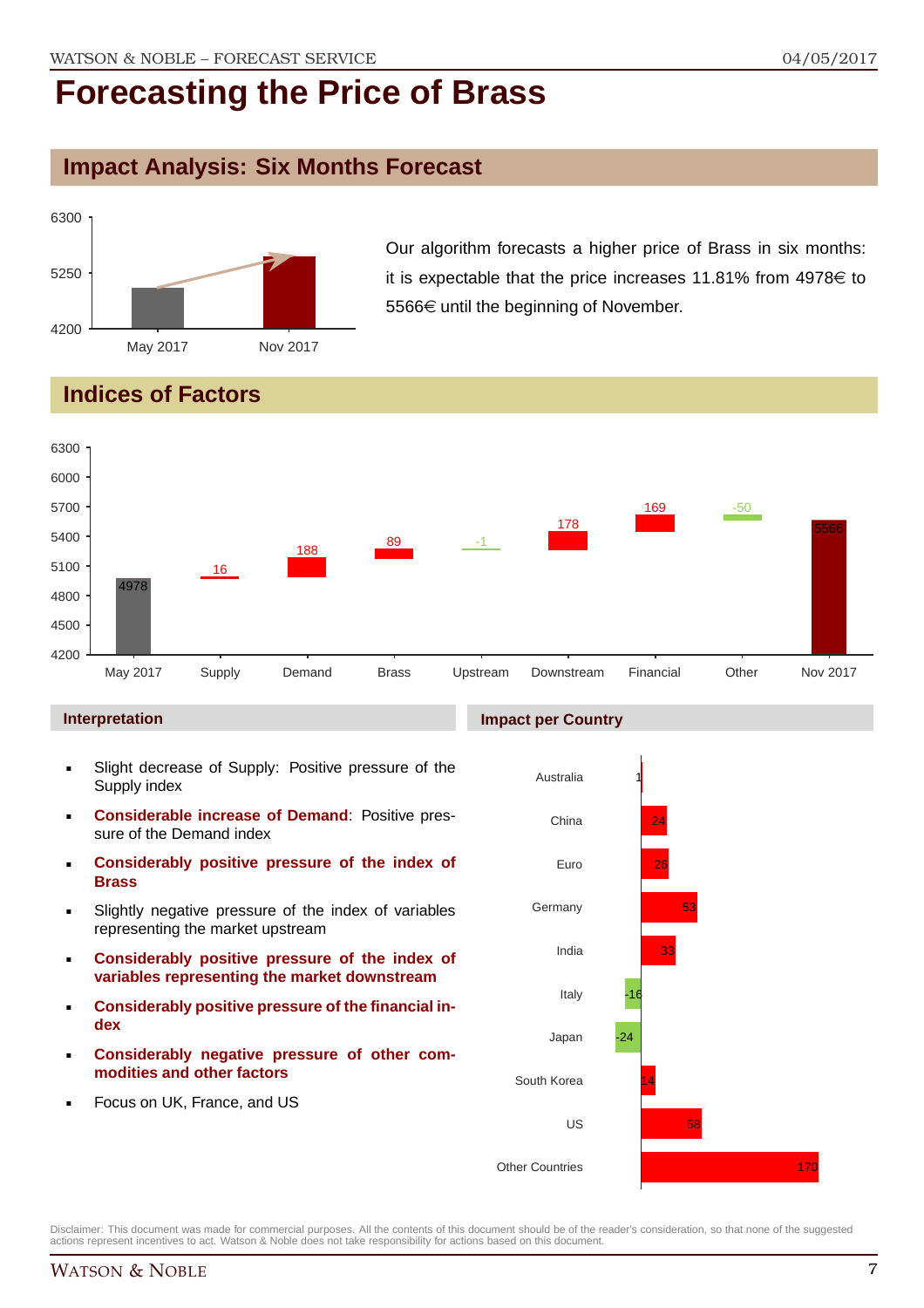## **APPENDIX – Technical Explanation of the Impact Analysis**

In this appendix, we explain the impact analysis of the factors that most contribute for our forecasts.

This Impact Analysis is conducted individually for **each time horizon**, allowing for a distinction between the indices of variables that contribute for our forecasts at short and medium run.

For each time horizon, our analysis has **two components**: first, we present the impact of variables grouped by **indices of factors**; second we present the impact of variables grouped by **indices of countries**.

### **Indices of Factors**

**Indices of factors** are indices of the weighted contributions of the variables grouped in those factors.

**Supply Index**: composed of macroeconomic variables of the producing and exporting countries. It includes variables such as production, exchange rates, inflation, monetary policy, and wages. For example, an increase in wages implies higher production costs which should (in linear, general, and ceteris paribus terms) generate an incentive to increase prices;

**Demand index**: composed of macroeconomic variables of the consuming and importing countries. It includes variables such as production, exchange rates, inflation, monetary policy, and wages. For example, a decrease in a consumer confidence index should (in linear, general, and ceteris paribus terms) increase savings and decrease demand, leading to lower prices;

**Brass Index**: composed of variables related to Brass. It includes variables such as the price of Brass in different regions of the world and exports, imports, and producer prices of Brass in some countries. For example, an increase in the price of Brass in other region may imply an increase in the price of Brass in Europe due to arbitrage movements;

**Upstream index**: composed of variables related to Copper and Zinc. It includes variables such as the price and exports, imports, and producer prices of the inputs in some countries. For example, an increase in the price of Copper should (in linear, general, and ceteris paribus terms) generate an increase in the price of Brass;